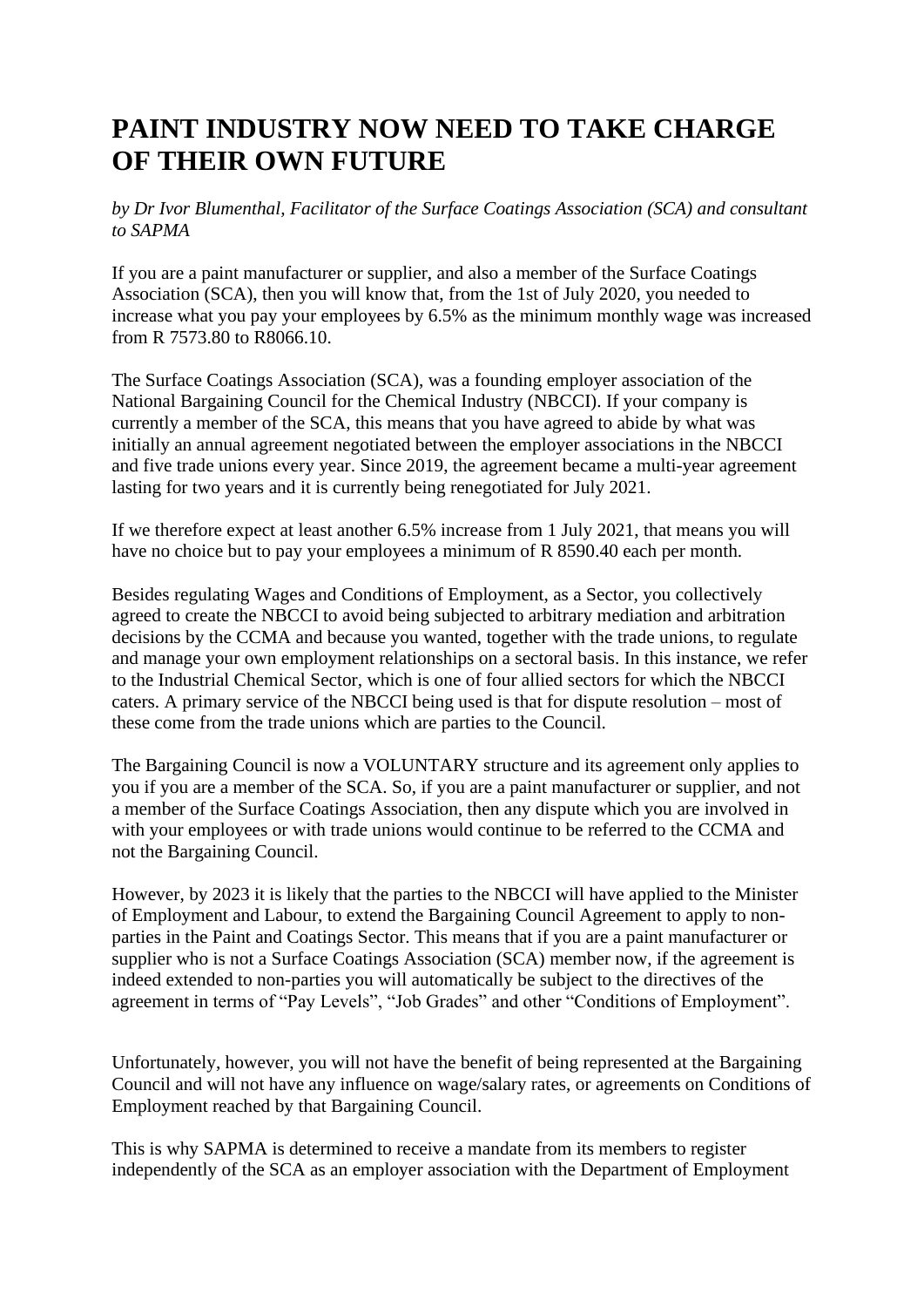and Labour (DE&L). Once that status is achieved, SAPMA will be able to apply to the NBCCI (strategically timed before the NBCCI applies to the DE&L to extend the agreement), to be a party representing small and medium manufacturers, suppliers and coatings retailers and requiring a special SMME dispensation by the NBCCI prior to the extension of any agreement to non-parties.

SAPMA, additionally, intends – in association with the SCA - to set up an Alternative Dispute Resolution Forum (both to the CCMA and to the NBCCI) for its members for both mediation and arbitration services to be offered by trained and certified mediators and arbitrators from within paint and coatings manufacturing, supply and applications. This is to ensure that where disputes occur, commissioners are seasoned not only in process but also in understanding both the competency and behavioural issues which regularly arise within the sector and which can then be addressed within such a forum.

If you are an SCA member, strategically, you need to decide as a paint manufacturer or supplier whether these levels of wages, salaries and increases are sustainable for you, and whether you have options available to you besides applying every year to the NBCCI for Exemptions from the Main Agreement?

Choices available to you include:

- Remaining as a member of the Surface Coating Association and thereby subjecting yourself to the Main Agreement for Industrial Chemicals;
- If you are currently an SCA Member, resigning from the SCA and therefore implementing a plant-level bargaining relationship with trade unions currently present at your workplace. Of the initial 17 SCA Members, two companies have in fact resigned and have reverted to plant-based bargaining and to the CCMA for dispute resolution.
- If you are not a member of the SCA, then waiting for the Minister of Employment and Labour to extend the NBCCI Agreement to non-parties and at that stage to implement the NBCCI's Industrial Chemical Main Agreement, or benefit from SAPMA Membership as your employer association represented at the NBCCI.

The matter of the SCA's continued involvement within the NBBCI and therefore on-behalf of coatings, paint manufacturers and suppliers generally will be discussed at the upcoming AGM of the Surface Coatings Association being held in November 2020. SCA Members have the responsibility of activating the SCA Constitution for 2020/21, electing an incoming Executive Committee (consisting of the Chairperson, Vice Chairperson, Labour Representative and Treasurer) and determining the relationship with the NBCCI going forward.

Of major concern to all stakeholders in the sector is the absence of sound and reliable research and therefore real-time and reliable trading information relating to legal and illegal imports, manufacturing and processing, supply chains and market activities. Importantly a rarely researched issue is the impact of the current legislative and regulatory frameworks on companies in our sector.